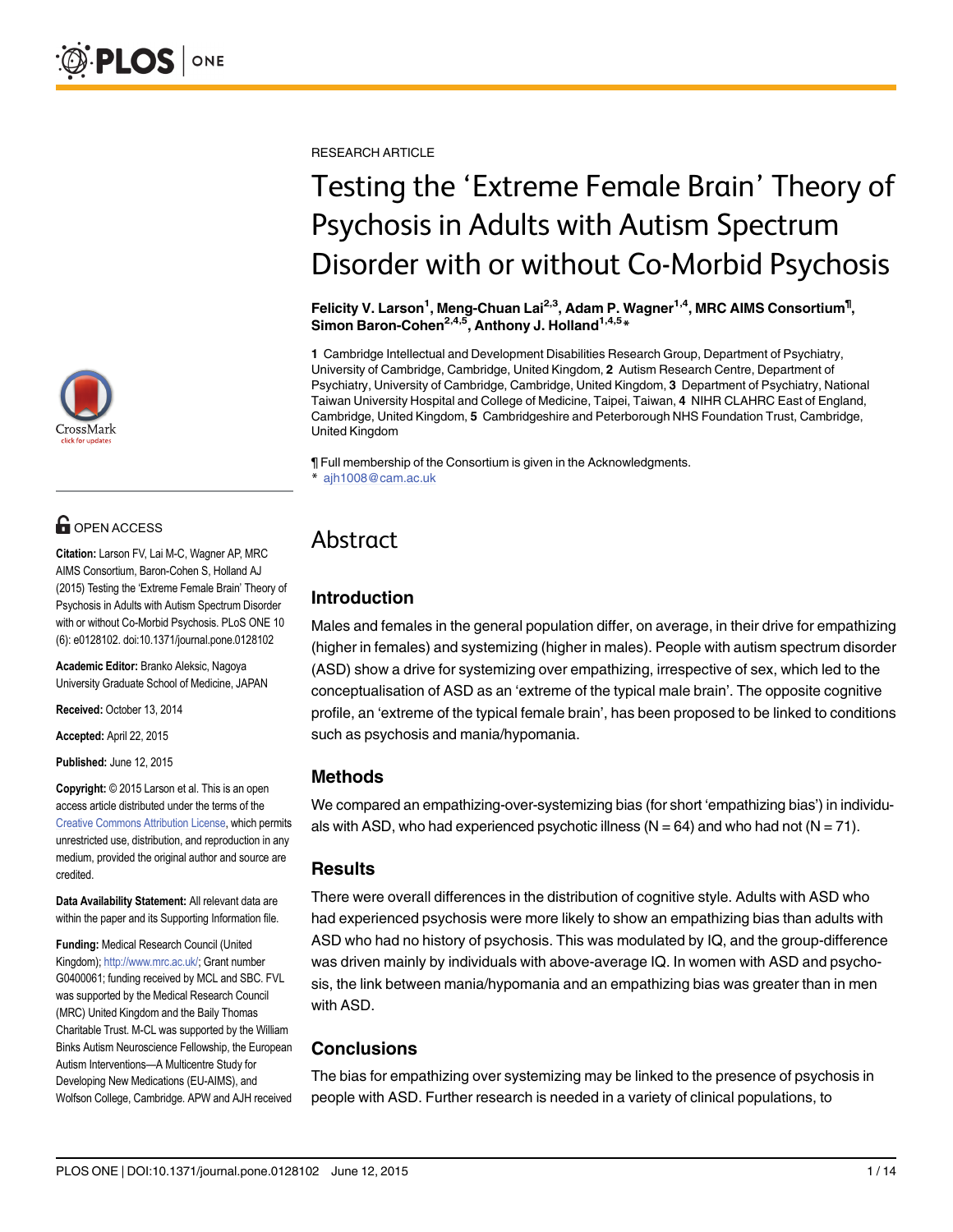<span id="page-1-0"></span>

support from the NIHR Collaboration for Leadership in Applied Health Research and Care East of England at the Cambridgeshire and Peterborough NHS Foundation Trust during the preparation of this manuscript. SB-C was supported by the MRC, EU-AIMS, and the Autism Research Trust. The funders had no role in study design, data collection and analysis, decision to publish, or preparation of the manuscript.

Competing Interests: M-CL and SB-C were supported by European Autism Interventions - A Multicentre Study for Developing New Medications (EU-AIMS). This does not alter the authors' adherence to PLOS ONE policies on sharing data and materials.

understand the role an empathizing bias may play in the development and manifestation of mental illness.

## Introduction

Baron-Cohen [[1\]](#page-11-0) defined two mental domains: empathizing and systemizing. According to Baron-Cohen, empathy is "our most powerful way of understanding and predicting the social world" ([\[1](#page-11-0)] p. 248). In contrast, systemizing is defined as an inductive process governed by laws, patterns, and logic. It is integral for the understanding of systems and non-human elements of the universe  $[1]$  $[1]$  $[1]$ .

Baron-Cohen [[1\]](#page-11-0) was the first to link differences at a group level between males and females on the dimensions of empathizing and systemizing to autism spectrum disorder (ASD). This 'extreme male brain' (EMB) theory argues that the cognitive characteristics of ASD are an extreme of the typical male cognitive style–they have an 'extreme' drive for systemizing over empathizing. The EMB hypothesis drew on a broad range of experimental findings, as well as observations by Asperger [[2\]](#page-11-0), of a link between what he called 'male intelligence' and ASD. The argument for an association between EMB and ASD has been strengthened by findings that people with ASD show a stronger drive for systemizing, as measured by the Systemizing Quotient (SQ) [\[3\]](#page-11-0), and a reduced drive for empathizing, measured by the Empathy Quotient (EQ) [\[4](#page-11-0)], relative to controls. These results have been recently replicated in large samples [[5\]](#page-11-0). The biological underpinnings of the EMB hypothesis are not yet clear but are being actively investigated  $[6-9]$  $[6-9]$  $[6-9]$ .

Baron-Cohen [[1\]](#page-11-0) also describes the 'extreme female brain' (EFB), a proposed opposite profile to the EMB. The EFB is described as a cognitive style that is challenged in understanding systems, for example due to having low mathematical or scientific ability and interest, whilst having an above average drive to empathize. Baron-Cohen [[1\]](#page-11-0) proposes that such individuals would function well in societies that value the importance of social interaction and that they may not appear disabled, unlike those with the EMB.

A number of authors have previously linked mentalizing deficits in women to borderline personality disorder  $[10]$  and depression  $[11]$ , presenting early hypotheses regarding the psychiatric presentation of the EFB. However, Crespi and Badcock [[12](#page-12-0)] were the first to depict ASD and psychotic-spectrum disorders as diametrical opposites utilizing the continuum of mentalizing, as well as a range of other evidence including genetics. We will term this "the diametrical ASD-P model". The spectrum itself is based on the concept of a "social brain" [\[13](#page-12-0)– [14\]](#page-12-0), which, Crespi and Badcock [[12](#page-12-0)] argue, is hyperactive in psychosis and hypoactive in ASD. This roughly maps onto the ideas of systemizing and empathizing as detailed above.

In line with the diametrical ASD-P model, Brosnan et al. [[15](#page-12-0)] tested if psychotic illness more broadly might represent the EFB, in the same way ASD represents the EMB. This would provide directly measured behavioral-cognitive evidence supporting the model. Crespi and Badcock [\[12\]](#page-12-0) proposed that if the EMB leads to autism, because of 'mentalizing' deficits, the EFB may lead to psychotic illness and paranoia, because of excess and inaccurate mentalizing. Negative symptoms and mentalizing ability are negatively correlated, while positive symptoms of psychotic illness are positively associated with mentalizing ability  $[16]$ . The preliminary results reported by Brosnan et al. [[15\]](#page-12-0) supported the prediction of an association between certain psychotic traits and a drive for empathizing. However, it was manic features, beyond those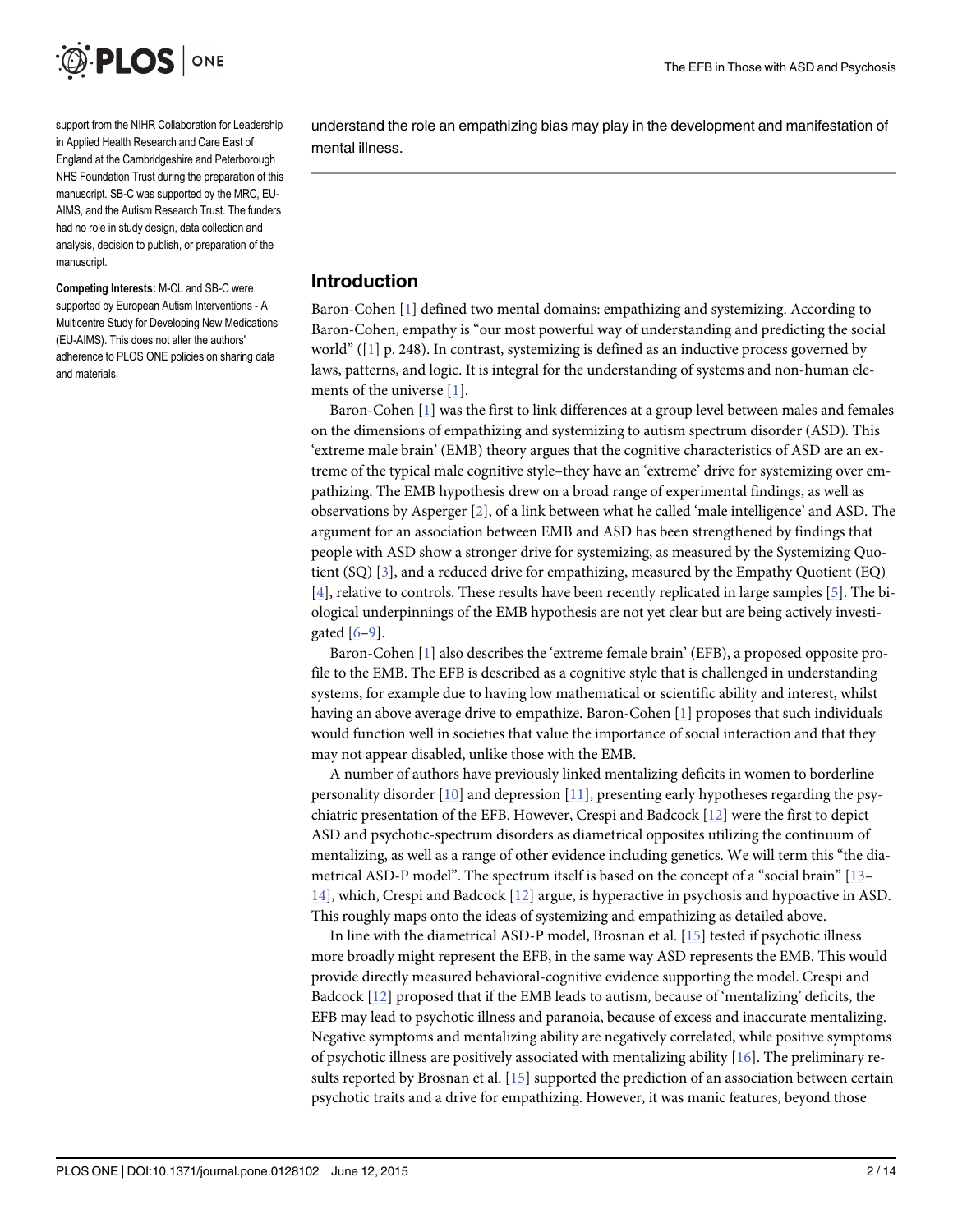<span id="page-2-0"></span>generally associated with psychosis or related specifically to schizophrenia, which showed the most significant association in a sample of neurotypical women.

A potential challenge to a diametric model of ASD and psychotic illness would be individuals who have both conditions. The presence of people with both conditions is inexplicable within the original diametrical ASD-P model and is one of its key weaknesses. Crespi et al. [[17](#page-12-0)] addressed the complicated genetic relationship between these conditions by proposing multiple ways in which the relationship could be understood. These explanations could equally be extended to the behavioural qualities of ASD and psychosis. Crespi et al.  $[17]$  $[17]$  $[17]$  suggest that in some individuals there may be a dichotomous relationship between ASD and schizophrenia, driven by mirrored genetic abnormalities, whilst in other individuals there may be a more complex and subtle relationship.

This challenge to a "pure" dichotomous relationship between ASD and psychosis is not dealt with at a theoretical level by Crespi et al. [[17](#page-12-0)]. Instead, the authors return to the position of the diametrical ASD-P model that any case of apparent co-morbid psychosis and ASD is likely to be a misdiagnosis, rather than a true co-occurrence of two distinct conditions. As an explanation of genetic complexity, this argument perhaps holds appeal. However, there are multiple reports from reputable research groups and clinicians showing that cases of co-mor-bidity do occur, if possibly rarely (see [[18](#page-12-0)] and [[19](#page-12-0)], for a review]. In the context of mixed genetic and clinical evidence, a more parsimonious explanation is that in at least some cases, ASD and psychosis share causal factors and are thus related in a fundamental biological sense. In turn, this suggested there may be shared behavioral features between the conditions, rather than placing them as opposites on a spectrum.

A second difficulty with the diametrical ASD-P model and its application to the evidence from Brosnan et al. [[15](#page-12-0)] is that some psychiatric conditions (e.g. mania, positive symptoms of psychosis) are temporary alterations to a person's mental state, whereas autistic traits are present throughout life. A more plausible anchor point with obvious similarity to ASD might be the life-long correlate of the temporary state of psychosis: schizotypy, and at the extreme, schizotypal personality disorder (SPD). Similarly to autistic traits, schizotypy can be measured continuously. Schizotypal traits share a well-supported relationship with non-affective psychoses (e.g., [\[20](#page-12-0)]), and a partially supported relationship with bipolar disorder [[21](#page-12-0)]. People with SPD show mentalizing deficits similar to those seen in people with schizophrenia [[22](#page-12-0)]. It is unclear why, therefore, the diametrical ASD-P model compares a stable, lifelong condition that develops early in life (ASD) with what could be considered an extreme and acute manifestation of schizotypy (psychosis).

The diametrical ASD-P model has been tested using schizotypal traits, and the evidence is equivocal. One study showed strong support for a continuum between positive schizotypal traits and ASD traits [[23](#page-12-0)] while another, using different measures, showed no support at all [\[24](#page-12-0)]. Both studies utilized large but opportunistic undergraduate samples, which again highlights that no direct measures of systemizing or empathizing drive in people with psychosis have been published to date. Both studies used reliable and valid measures of schizotypy and autistic traits, so the reason for the differences remains unclear beyond that the measures may be measuring slightly different constructs.

While the diametrical ASD-P model has undergone some revision, and has been criticised as overly simplistic [[25](#page-12-0)], the idea of a spectrum of individual differences linked to sex can be empirically tested. Is it the case that ASD and psychotic illness (or mania) are extreme examples of male and female cognitive processing biases? With the empirical support for the diametrical ASD-P model being relatively weak, or at the least contradictory, this is clearly an area where more research is needed.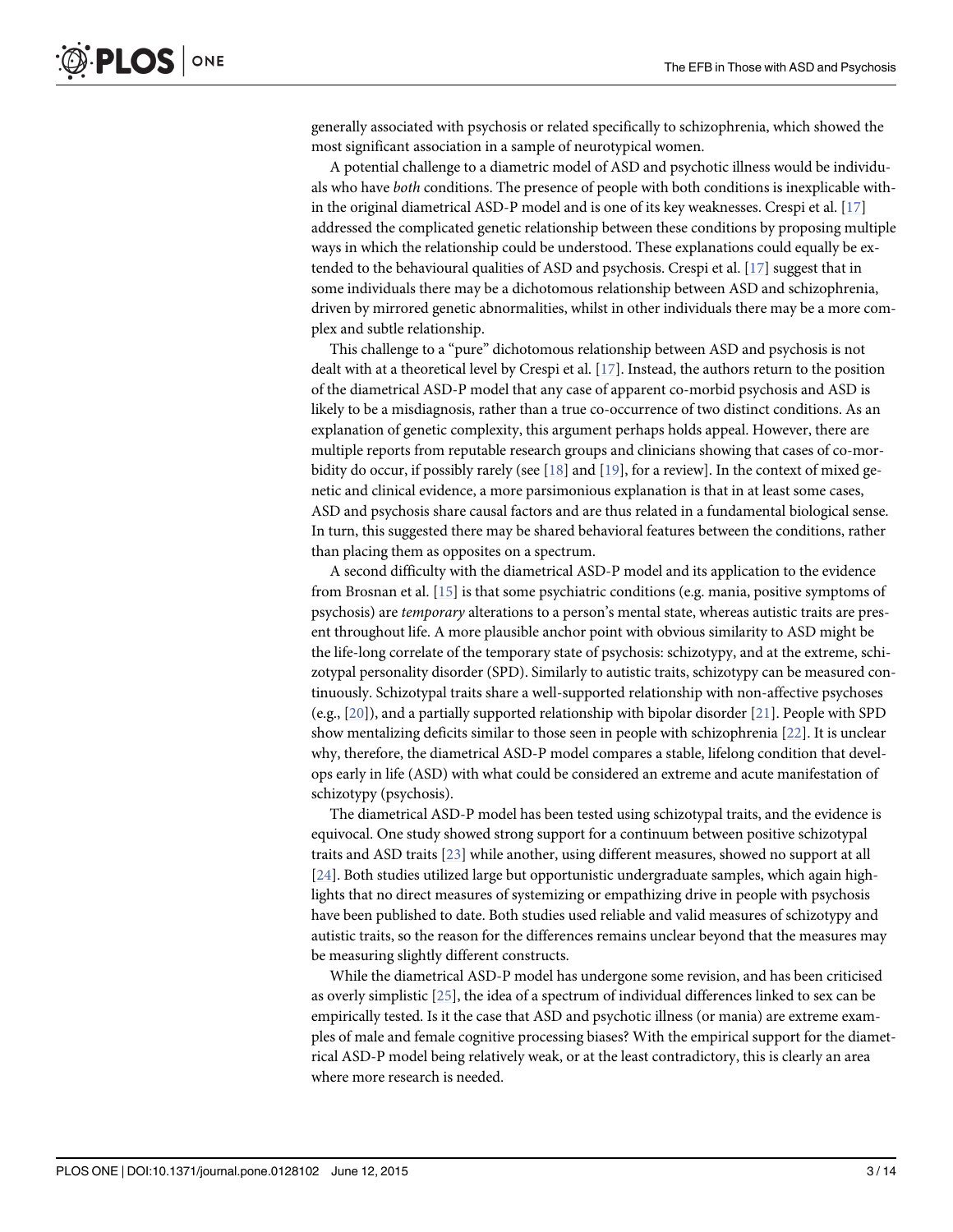<span id="page-3-0"></span>In order to address some of the issues with the EFB highlighted above, we investigated empathizing and systemizing in individuals with a dual diagnosis of ASD and psychotic illness, some of whom also had experienced symptoms of mania or hypomania. In line with Brosnan et al. [\[15\]](#page-12-0), we chose to focus on psychotic illness more generally rather than schizophrenia specifically. We tested the hypothesis that those with ASD and co-morbid psychosis, particularly those with manic or hypomanic symptoms, would have a higher drive for empathizing over systemizing, compared to individuals with ASD but without psychotic illness. If proved, it would provide support for the hypothesis of a continuum between the EMB and the EFB, expressed by ASD and psychotic illness as diametric opposites. If the hypothesis were not supported, it would cast doubt on Crespi and Badcock's [[12](#page-12-0)] diametric model. It would also call into question the idea that the sub-clinical manifestations of psychosis or mania used by Brosnan et al. [[15](#page-12-0)] lie on a continuum with what is seen in individuals who have experienced clinically relevant symptoms.

## Method

Ethical approval for the study was given by the Cambridgeshire 3 Research Ethics Committee. All participants were 16 years of age or older (the legal age of consent to participate in research in the United Kingdom) at the time of their involvement and gave informed written consent before participating. Individuals with a clinically confirmed or suspected ASD (DSM-IV/ICD-10 autistic disorder/childhood autism, Asperger's disorder/syndrome, and pervasive developmental disorder not otherwise specified were all considered as part of the ASD continuum) and a history of psychotic illness of any type were recruited from clinical services across the UK.

All cases of clinically suspected ASD were confirmed by testing using either the Autism Diagnostic Observation Schedule (ADOS) [[26](#page-12-0)], Module 4, or Autism Diagnostic Interview–Revised (ADI-R) [\[27\]](#page-12-0), with individuals only included if they met all threshold requirements on all scales. Psychotic illness was confirmed using the Diagnostic Interview for Psychosis (DIP) [\[28](#page-12-0)], which generates diagnoses using the Operational Criteria Checklist (OPCRIT) algorithms [\[29](#page-12-0)], or the Psychiatric Assessment Schedule for Adults with Developmental Disabilities (Mini PAS-ADD) [\[30\]](#page-12-0). Features of disorder from the Mini PAS-ADD can also be inputted into the OPCRIT algorithms to generate standardized diagnoses. For all participants, a diagnosis of a disorder mapping to Diagnostic and Statistical Manual of Mental Disorders-IV-TR (DSM-IV-TR) [[31\]](#page-12-0) codes 295.xx, 296.x4, 296.4, 296.89, 297.xx, 298.8, and/or 298.9 was present, as defined by at least one of three main diagnostic systems- DSM-IV-TR [\[31\]](#page-12-0), International Classification of Diseases-10 (ICD-10) [[32](#page-12-0)], and/or the Research Diagnostic Criteria (RDC) [\[33](#page-13-0)].

Multiple diagnostic systems were used due to the potential for disagreement between them and the possibility that psychotic illness in people with ASD may present differently, making diagnosis using traditional algorithms difficult. This allowed for a more inclusive approach that did not exclude individuals with clinically relevant symptoms on the basis of any one diagnostic system. All participants had received clinical treatment for psychotic illness at some point and the majority  $(>90%)$  were referred by clinical services. The form of the psychosis varied considerably across participants and was not characterised by any particular specific disorder. For example, while some individuals reported paranoid thoughts, this was not a majority. Mood symptoms were common across participants, primarily depression but with additional evidence of mania and/or hypomania. Further details of the full mental health profile of this cohort are being prepared for publication separately  $[34]$  $[34]$ .

While some participants in the study did report drug and alcohol use around the time of their first onset of psychosis, none were found to meet criteria for substance induced psychosis.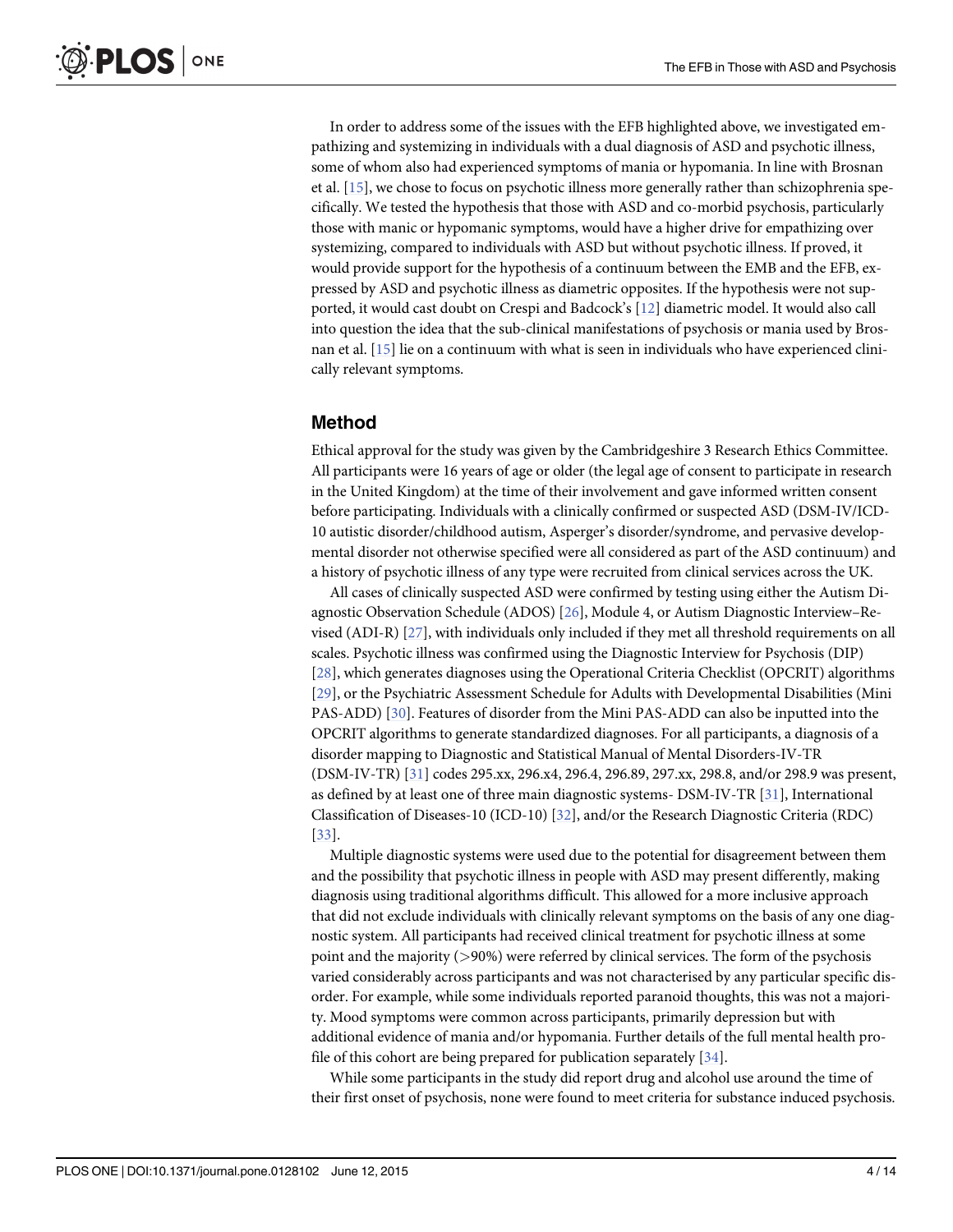<span id="page-4-0"></span>At the time of interview, all participants who were directly interviewed were free from overt symptoms of psychosis and were considered by their clinicians or referring individuals to be mentally healthy. In the case of individuals unable to be interviewed directly, status of current symptoms was not important to the study and would not impact on the results presented here. No specific measure of current symptom level was used for this reason.

In total, 65 participants (53 males, 82%) with co-morbid ASD and psychotic illness (the ASD-P group) completed the short forms of the EQ and the SQ (EQ-S, SQ-S). The EQ-S and SQ-S have been validated as reliable short forms of the full EQ and SQ [[35](#page-13-0)], and comprise a subset of the items in the full EQ and SQ and SQ-Revised (SQ-R)  $[36]$  $[36]$  questionnaires. Full EQ and SQ-R data from a group of individuals with both clinically and ADI-R, ADOS, or Adult Asperger Assessment [\[37\]](#page-13-0) confirmed ASD and no known history of psychotic illness were available for comparison  $(N = 71)$  (33 males, 47%). They were recruited via the MRC Autism Imaging Multicentre Study (MRC AIMS) project [[38](#page-13-0)–[40\]](#page-13-0), and are termed the ASD-No Psychosis (ASD-NP) group. Full-scale IQ scores were available from both groups of participants, collected using the Weschler Abbreviated Scales of Intelligence (WASI) [[41](#page-13-0)]. Additionally, data were available from the OPCRIT [\[29\]](#page-12-0) for the ASD-P group, allowing for the analysis of manic symptoms and their association with the drive for empathizing over systemizing.

Empathizing bias (EB) is a measure of an overall bias for empathizing over systemizing. It is based on the difference between standardized scores on the EQ and SQ-R (or their short form equivalents). As the scales contain a different number of items, the total scores on each measure are converted to z-scores. The difference between z-scores on these two measures (zEQ − zSQ-R) is the EB score, with a higher score indicating greater drive for empathizing over systemizing [\[15\]](#page-12-0). In the current study, to compare the two groups (ASD-P and ASD-NP), the conversions to z-scores were based on a large general population sample  $(N = 1,761)$  for which population norms are known for both the full and short forms of the EQ and SQ scales [[35](#page-13-0)–  $36$ ]. There are very high correlations between the full and short forms of the scales ( $r = .93$  for the EQ and EQ-S, and  $r = .95$  for the SQ and SQ-S) [\[35\]](#page-13-0). Additionally, differences between empathizing and systemizing were used to categorize participants as either extreme systemizers (Extreme Type S), systemizers (Type S), balanced (Type B), empathizers (Type E), or extreme empathizers (Extreme Type E) using the categorizations reported by Wakabayashi et al.  $[35]$ .

We compared the ASD-P and ASD-NP groups for raw differences on sex split, FSIQ and EB scores (including the categorized form of EB). Regression models were then used to investigate differences in EB scores between the two groups while controlling for the effects of sex and FSIQ. The ASD-P group was examined in greater detail by comparing those with and without mania, first comparing raw differences and then investigating differences in EB having controlled for the effects of sex and FSIQ.

## **Results**

Raw differences between the groups are reported in [Table 1](#page-5-0). The ASD-P group had significantly fewer females (ASD-P: 19%; ASD-NP: 54%;  $p < 0.001$ ), a significantly lower average FSIQ score (difference = 14, 95% confidence interval (CI): -21, -8,  $p$  < 0.001), and a significantly higher EB score (difference = 1.10, 95% CI: 0.60, 1.59;  $p < 0.001$ ). This led to significant differences in the distribution of empathizing-systemizing categories ( $p$ <0.001; see [Fig 1](#page-5-0) and [Table 1](#page-5-0) below), which are derived from the EB scores.

The initial regression model relating EB to sex, FSIQ, group membership (ASD-P vs ASD-NP) and their second order interactions showed that sex  $\times$  FSIQ and sex  $\times$  group interactions were not significant ( $b = -0.02$ ,  $p = 0.208$  and  $b = 0.72$ ,  $p = 0.199$  respectively; model not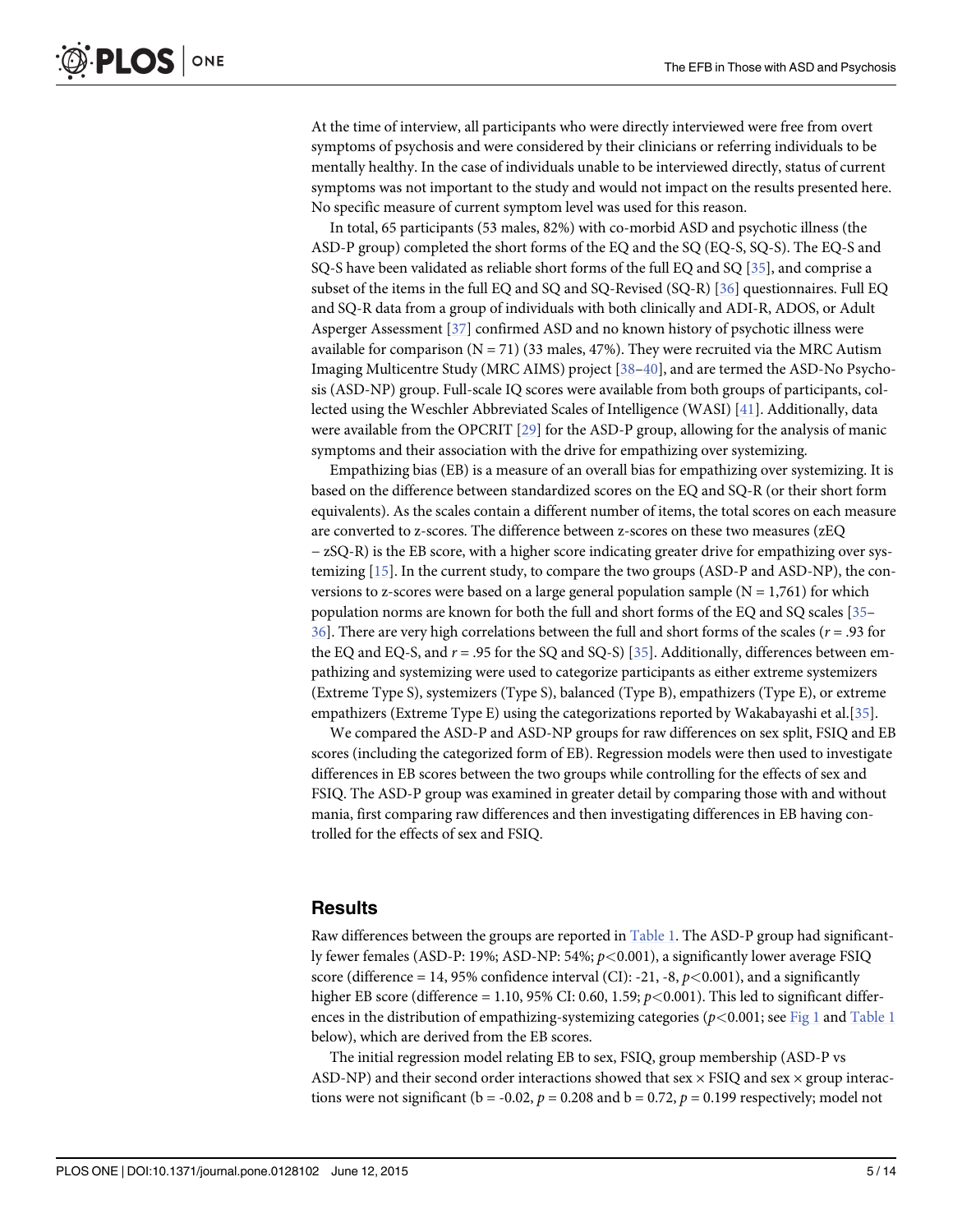#### [Table 1.](#page-4-0) Raw differences between ASD-P and ASD-NP groups.

ONE

<span id="page-5-0"></span>**PLOS I** 

| Overall                                  |              | ASD-<br>psychosis<br>(ASD-P) |             | ASD-no<br>psychosis<br>(ASD-NP) |             | <b>Group differences</b> |                                              |
|------------------------------------------|--------------|------------------------------|-------------|---------------------------------|-------------|--------------------------|----------------------------------------------|
| N                                        | 135          |                              | 64          |                                 | 71          |                          |                                              |
| Female %                                 |              | 37                           |             | 19                              |             | 54                       | $X^2(1) = 15.99, p < 0.001$                  |
| FSIQ mean (SD)                           | 106          | (20)                         | 98          | $(20)$ <sup>+</sup>             | 112         | (16)                     | Dif = -14 (95% CI = -21, -8), $p$ <0.001     |
| EB mean (SD)                             | $-2.17$      | (1.58)                       | $-1.59$     | (1.06)                          | $-2.69$     | (1.78)                   | Dif = 1.10 (95% CI = 0.60, 1.59), $p$ <0.001 |
| Empathizing-systemizing distribution (%) |              |                              |             |                                 |             |                          |                                              |
| Extreme Type S                           | 45           |                              | 27          |                                 | 62          |                          |                                              |
| Type S                                   | 34           |                              | 45          |                                 | 24          |                          | Fisher's exact test, $p<0.001$               |
| <b>Balanced</b>                          | 21           |                              | 28          |                                 | 14          |                          |                                              |
| Type E                                   | $\Omega$     |                              | $\mathbf 0$ |                                 | 0           |                          |                                              |
| Extreme Type E                           | $\mathbf{0}$ |                              | 0           |                                 | $\mathbf 0$ |                          |                                              |

#### $\dagger$  N = 59, due to missing data.

ASD = autism spectrum disorder. FSIQ = full-scale IQ. EB = empathizing bias. SD = standard deviation. Dif = difference. CI = confidence interval.

doi:10.1371/journal.pone.0128102.t001

reported). A new regression model was fitted which excluded these non-significant interac-tions, resulting in the model reported in [Table 2](#page-6-0) ( $R^2 = 0.33$ ).

FSIQ had a significantly stronger effect in the ASD-NP group (FSIQ×ASD-NP,  $p$ <0.001), decreasing EB by 0.06 for each point increase in FSIQ; in the ASD-P group, EB decreased by only 0.01 for each point increase in FSIQ. Sex did not have a significant effect at the 5% level  $(p = 0.092)$ . Imputing the missing FSIQ values (replacing the five missing FSIQ values, which all occur in the ASD-P group, with the mean ASD-P FSIQ score) and repeating the above analysis gave very similar results.

Given the interaction between group membership and FSIQ, it is difficult to interpret differences in EB between ASD-P and ASD-NP. Thus, to aid interpretation, we categorized FSIQ into three groups based on population norms (mean  $= 100$  and standard deviation (SD)  $= 15$ ): low (less than 85, more than 1 SD below the mean), average (85 to 115, a two SD range, centred on the mean) and high  $(>115,$  over 1 SD above the mean). We then fitted a regression model that included terms for (categorized) FSIQ, group membership and their interaction (a similar





doi:10.1371/journal.pone.0128102.g001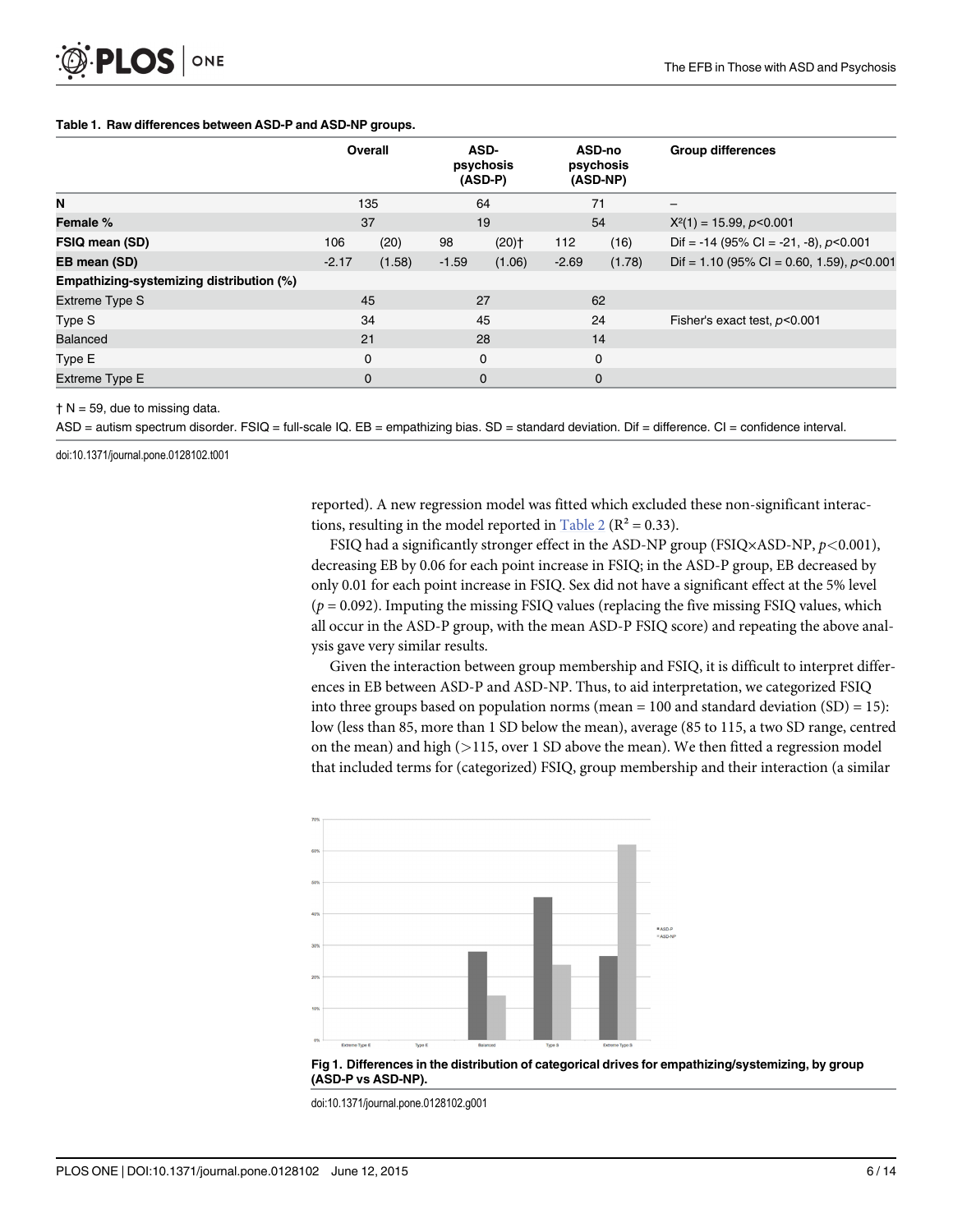<span id="page-6-0"></span>

| <b>Term</b>          | b       | Standard error b         | 95% confidence interval  |         | D       |
|----------------------|---------|--------------------------|--------------------------|---------|---------|
| Intercept            | $-0.40$ | $\overline{\phantom{m}}$ | $\overline{\phantom{m}}$ |         | -       |
| Female†              | $-0.44$ | 0.26                     | $-0.94$                  | 0.07    | 0.092   |
| <b>FSIQ</b>          | $-0.01$ | 0.01                     | $-0.03$                  | 0.01    | 0.204   |
| <b>ASD-NP‡</b>       | 4.41    | 1.41                     | 1.62,                    | 7.20    | 0.002   |
| <b>FSIQ × ASD-NP</b> | $-0.05$ | 0.01                     | $-0.07$ .                | $-0.02$ | < 0.001 |

[Table 2.](#page-5-0) Regression model fit to empathizing bias (EB), across both groups (N = 130, given the missing values on FSIQ-see [Table 1\)](#page-5-0).

Interaction is denoted by '×'.

† Male taken as reference level.

‡ ASD-P taken as reference level. FSIQ = full scale IQ.

doi:10.1371/journal.pone.0128102.t002

model to that reported in Table 2, but excluding sex and using the categorical form of FSIQ). The fitted means, with 95% CI, within each group at each of the categorical levels of FSIQ are shown in [Fig 2](#page-7-0). There was a clear difference between groups at the high level of FSIQ, with ASD-NP scoring lower than ASD-P. The approach of categorising a continuous variable into groups defined by SD distance from a mean to explore a continuous/categorical interaction has been illustrated by O'Connor [\[42\]](#page-13-0) and is described in Aiken and West [[43\]](#page-13-0), and Cohen and Cohen [\[44\]](#page-13-0).

Raw differences between those in the ASD-P group with and without cardinal symptoms of mania or hypomania are reported in [Table 3](#page-8-0). There were no significant differences.

Within the ASD-P group, an initial regression model relating FSIQ, sex and presence of mania or hypomania (yes/no) and their second order interactions to EB showed that sex  $\times$  FSIQ and FSIQ  $\times$  mania interactions were not significant (b = 0.005, p = 0.846 and b = -0.002,  $p = 0.901$  respectively; model not reported). A new regression model was fitted which excluded these non-significant interactions, resulting in the model reported in  $Table 4 (R^2 =$  $Table 4 (R^2 =$ 0.21). FSIQ did not have a significant effect ( $b = -0.01$ ,  $p = 0.448$ ). The presence, or not, of mania had a larger effect on EB in women compared to men (female × mania/hypomania present,  $b = 1.63$ ,  $p = 0.02$ ). While this is a relatively large effect (using ASD-P EB SD from [Table 1,](#page-5-0)  $d = 1.63/1.06 \approx 1.5$ ), it should be interpreted with caution as there were only a small number of women in the ASD-P group (12 in ASD-P: six with mania/hypomania and six without).

## **Discussion**

It has been proposed that psychotic illness, and in particular mania or hypomania, is linked to an increased drive for empathizing over systemizing  $[12, 15]$  $[12, 15]$  $[12, 15]$  $[12, 15]$  $[12, 15]$ . This theory was tested in a group of people with ASD, some of whom had a co-morbid diagnosis of psychotic illness. The evidence from our study suggests some support for an attenuation of the extreme cognitive bias for systemizing over empathizing generally seen in people with ASD when they have co-occurring psychotic illness. This was shown both in the context of EB scores when confounding factors were controlled for, as well as in uncorrected comparisons of numbers of individuals in the Type B, Type S, and Extreme Type S categories. In each case, the ASD-P group showed a greater bias for empathizing over systemizing than the ASD-NP group. The driver of this difference was individuals with above-average IQ scores, who in the ASD-P group had a great bias for empathizing over systemizing than in the ASD-NP group. However, it is important to note that all participants across both groups achieved at most a balanced preference, with a clear bias towards systemizing as a whole, as one would expect from people with ASD irrespective of sex and age  $[5, 45]$  $[5, 45]$  $[5, 45]$  $[5, 45]$ .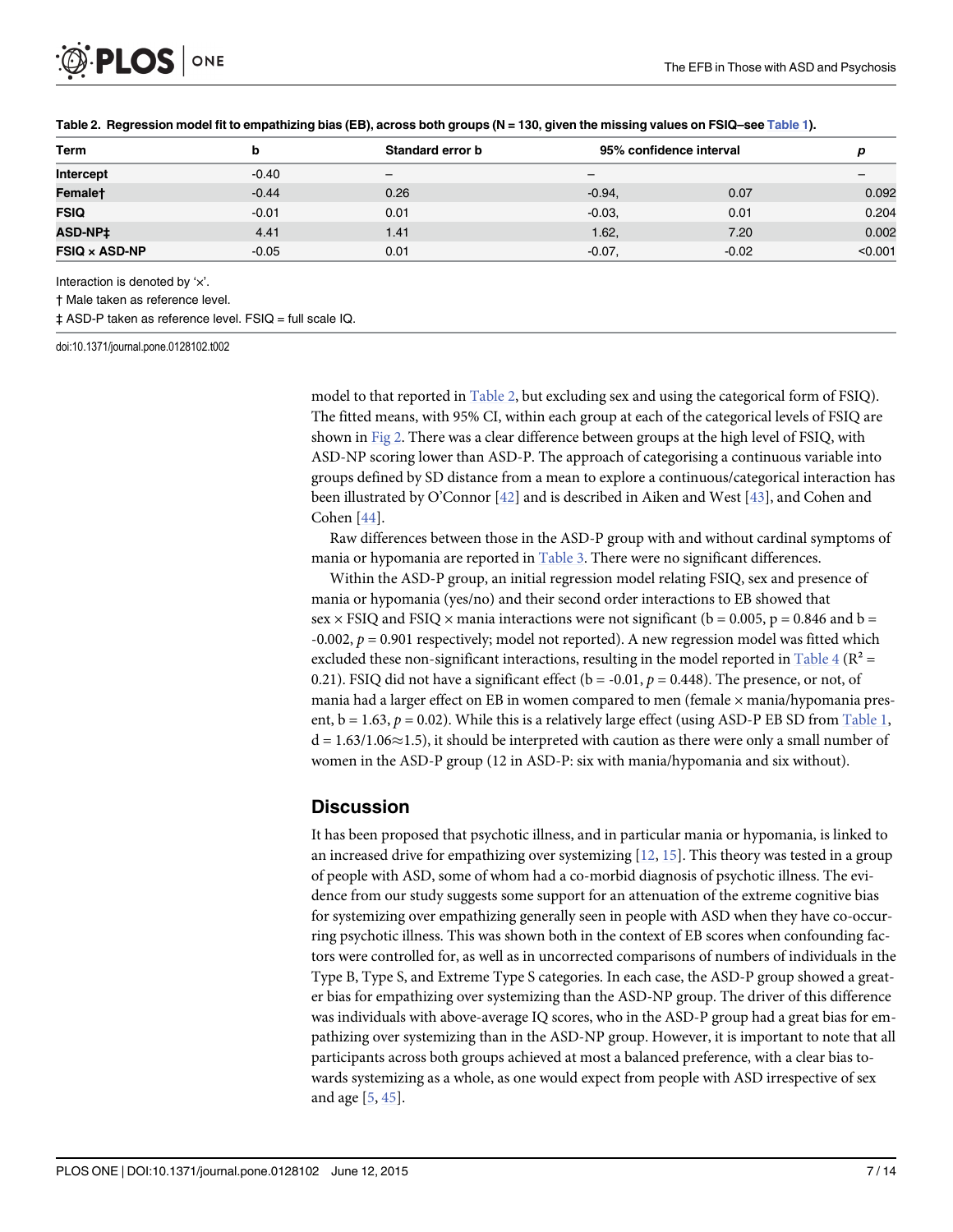<span id="page-7-0"></span>



categorized full-scale IQ.

doi:10.1371/journal.pone.0128102.g002

Why there was a significant difference in EB between ASD-P and ASD-NP groups only in those with above-average IQ is interesting. In a sample of neurotypical male adults, Lai and colleagues [\[38\]](#page-13-0) found negligible correlations between 'D score' (equivalent to EB but opposite in sign) and verbal IQ ( $r = -0.007$ ,  $p = 0.95$ ), performance IQ ( $r = -0.005$ ,  $p = 0.97$ ) or full-scale IQ ( $r = 0.002$ ,  $p = 0.99$ ). Published studies to date, however, have not addressed the question of whether IQ has any association with D score (or EB) in individuals with ASD. It does not appear as though IQ has an effect on EB in all individuals with ASD. The presence of psychosis appears to attenuate the positive association between IQ and EB. Previous research into the relationship between psychosis and drive for empathizing  $[15]$  $[15]$  $[15]$  did not consider IQ in the interpretation of results. Our study suggests that this may be a further factor to be considered, particularly when studying ASD.

Our finding suggests that the diametrical ASD-P model is too simplistic to fully explain the factors involved, even if there is a relationship between overall drive for empathizing and psychotic illness and/or mania/hypomania. Individuals with a dual-diagnosis of ASD and psychosis should not exist, according to the diametrical ASD-P model. The cohort in this study show clear evidence of pre-morbid ASD traits, measured using gold-standard instruments, and clear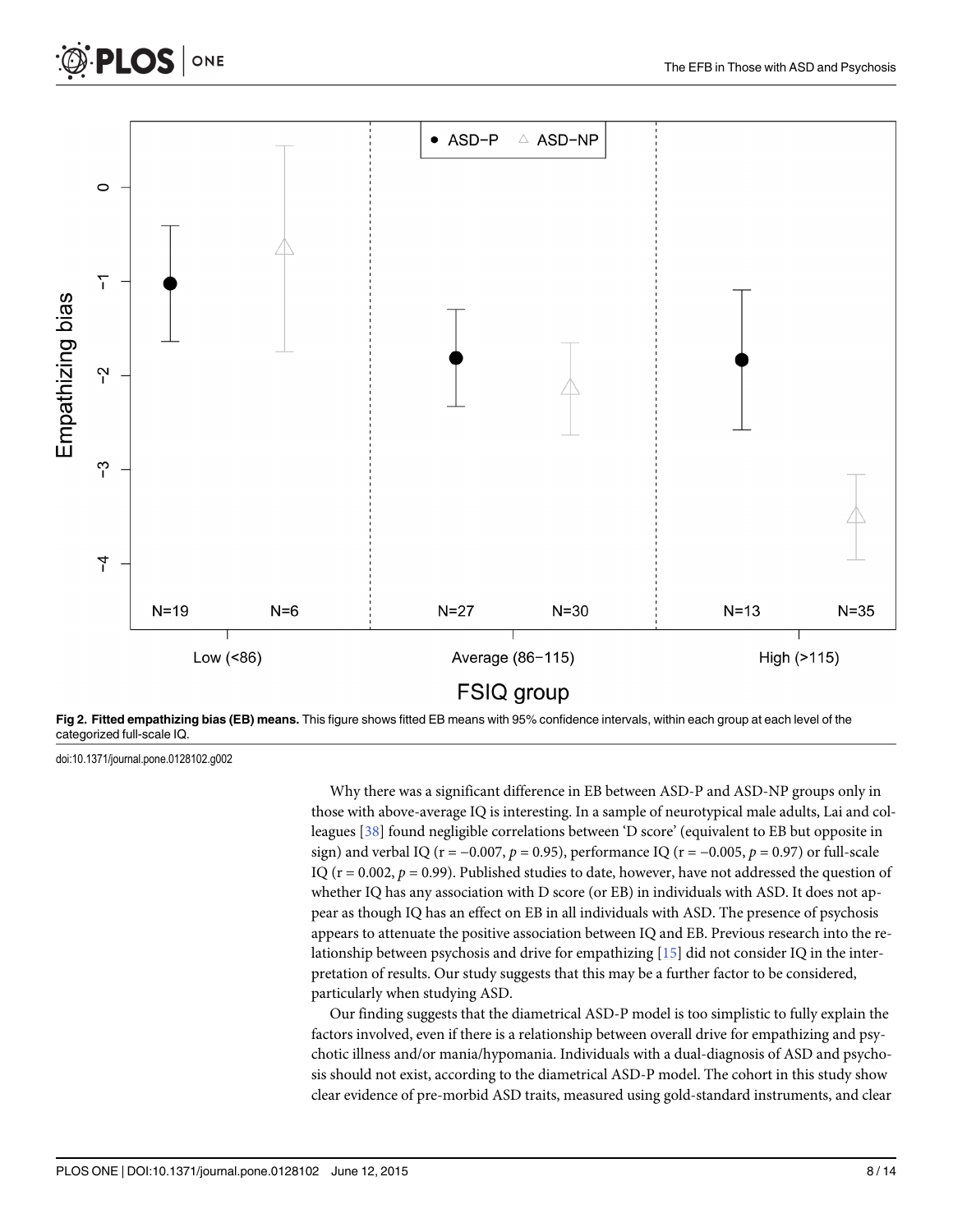<span id="page-8-0"></span>

| Psychosis & no<br>mania/hypomania<br>38 |                     | <b>Psychosis &amp;</b><br>mania/hypomania<br>26 |                                         | <b>Group differences</b>                            |  |  |
|-----------------------------------------|---------------------|-------------------------------------------------|-----------------------------------------|-----------------------------------------------------|--|--|
|                                         |                     |                                                 |                                         | $\blacksquare$                                      |  |  |
| 16                                      |                     | 23                                              |                                         | Fisher's exact test, $p = 0.525$                    |  |  |
| 95                                      | $(19)$ <sup>+</sup> | 102                                             | $(21)$ <sup><math>\ddagger</math></sup> | Dif = $-7$ (95% CI = $-18$ , 4), $p = 0.224$        |  |  |
| $-1.51$                                 | (0.98)              | $-1.71$                                         | (1.17)                                  | Dif = $0.20$ (95% Cl = $-0.37$ , 0.76), $p = 0.484$ |  |  |
|                                         |                     |                                                 |                                         |                                                     |  |  |
|                                         |                     |                                                 |                                         |                                                     |  |  |
| 42                                      |                     | 50                                              |                                         | Fisher's exact test, $p = 0.418$                    |  |  |
|                                         |                     |                                                 |                                         |                                                     |  |  |
|                                         |                     |                                                 |                                         |                                                     |  |  |
|                                         |                     |                                                 |                                         |                                                     |  |  |
|                                         |                     | 24<br>34<br>$\mathbf 0$<br>$\mathbf 0$          |                                         | 31<br>19<br>0<br>0                                  |  |  |

#### [Table 3.](#page-6-0) Raw differences between those with and without mania/hypomania, within the psychotic group.

#### $\dagger$  N = 36, due to missing data.

‡ N = 23, due to missing data. FSIQ = full-scale IQ. EB = empathizing bias. SD = standard deviation. Dif = difference. CI = confidence interval.

doi:10.1371/journal.pone.0128102.t003

evidence of psychotic symptoms, evidenced by fulfilling criteria for psychosis, measured with standardised instruments. In the authors' experience of these individuals, the psychosis in each case stood separate and distinct from the pre-morbid ASD, and full details of the phenomenology of this cohort are being prepared for publication to further address this point [\[34\]](#page-13-0).

Our data indicate that a drive for empathizing over systemizing might be more strongly linked to manic or hypomanic symptoms in women with ASD and co-occurring psychotic illness, compared with men with the same conditions. However, the small number of females in the ASD-P group makes it difficult to draw firm conclusions. It should be noted that even those with mania or hypomania in the present study could not be described as Type E or Extreme Type E–at most, a Type B profile resulted, as one would expect for people with ASD [[5](#page-11-0), [45\]](#page-13-0). We conclude from this that the systemizing-over-empathizing profile of women with ASD (compared to neurotypical women in the general population) may be reduced in the presence of symptoms of mania/hypomania, which may provide partial support for the findings of Brosnan et al. [[15](#page-12-0)]. The sex-differential effect, however, requires more investigation.

The present results suggest that while factors leading to the development of ASD may set the balance of the brain towards systemizing over empathizing, this balance is also affected by factors involved in the development of psychotic illness in individuals with ASD. That is, individuals with both ASD and psychotic illness have a less strong bias for systemizing over

|  |  | Table 4.  Regression model fit to empathizing bias (EB) within the psychotic group (N = 59 given the missing values on FSIQ–see <u>Table 3</u> ). |
|--|--|---------------------------------------------------------------------------------------------------------------------------------------------------|
|  |  |                                                                                                                                                   |

| <b>Term</b>                      | b       | Standard error b |          | 95% confidence interval |       |
|----------------------------------|---------|------------------|----------|-------------------------|-------|
| Intercept                        | $-0.72$ | -                | -        |                         |       |
| <b>FSIQ</b>                      | $-0.01$ | 0.26             | $-0.02.$ | 0.01                    | 0.448 |
| Female+                          | $-1.56$ | 0.01             | $-2.50.$ | $-0.62$                 | 0.002 |
| Mania/hypomania present‡         | $-0.45$ | 1.41             | $-1.08.$ | 0.19                    | 0.164 |
| Female x Mania/hypomania present | 1.63    | 0.01             | 0.25.    | 3.00                    | 0.021 |

Interaction is denoted by '×'.

† Male taken as reference level.

‡ Presence of no mania taken as reference level. FSIQ = full scale IQ.

doi:10.1371/journal.pone.0128102.t004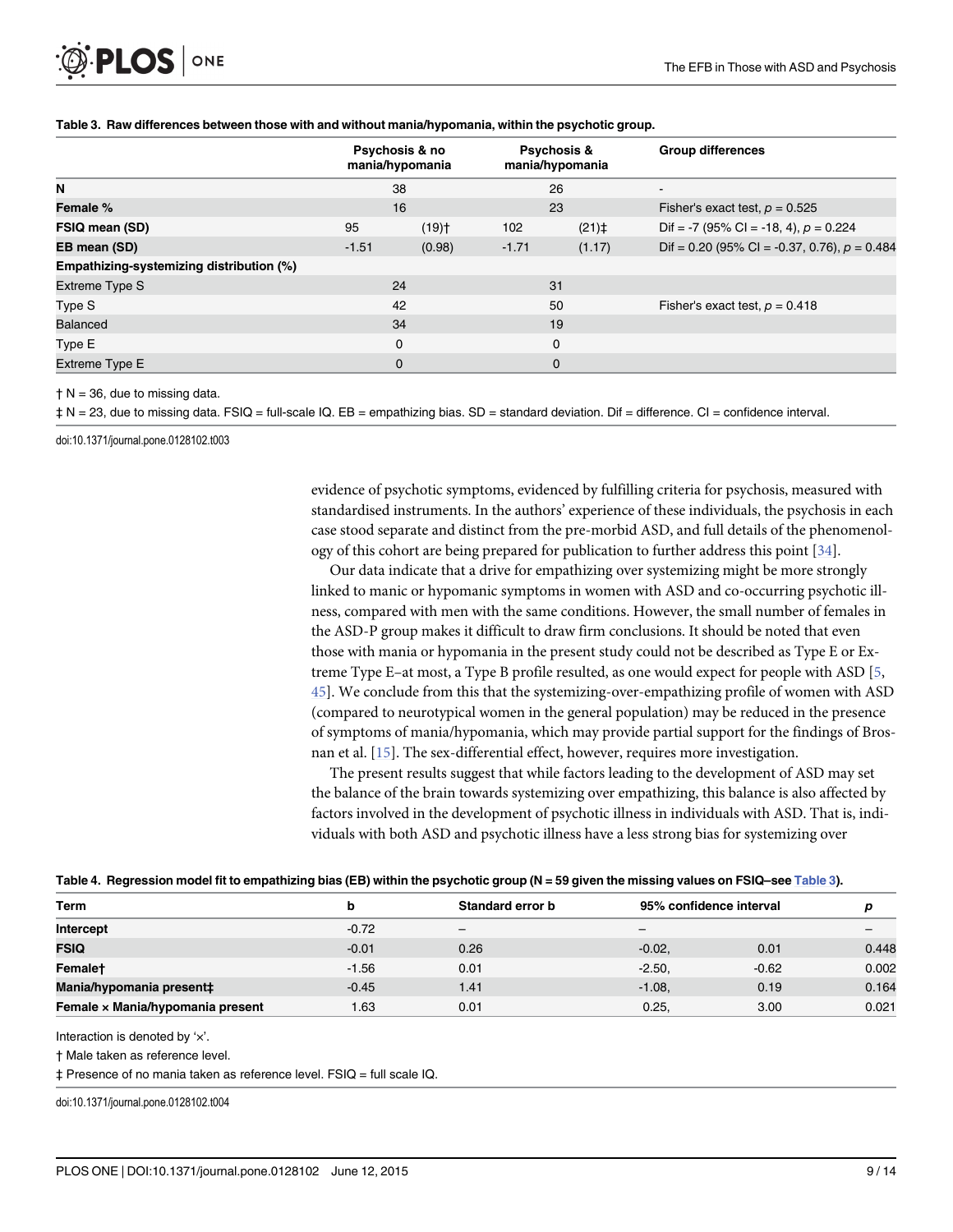<span id="page-9-0"></span>empathizing than is generally seen in people with ASD. However, it is clearly not the presence of an extreme bias towards empathizing over systemizing that has led to vulnerability to psychosis in this group, as the diametrical ASD-P model suggests.

We also speculate that those with ASD and psychotic illness may be different from individuals with psychotic illness but without ASD, when it comes to empathizing-systemizing bias. Differences in proxies for psychotic thinking have been reported in adolescents with ASD [[46](#page-13-0)] compared with findings using a similar measure administered in a large general population co-hort [[47](#page-13-0)]. However, to date there are no published accounts of an empathizing over systemizing bias in a cohort of individuals with psychotic illness who do not have ASD. Given that rates of ASD found in populations with psychotic illness may be higher than in the general population [[48](#page-13-0)], any such study would need to account for the effect of underlying autistic traits, which have been linked to a preference for systemizing over empathizing [\[5,](#page-11-0) [45\]](#page-13-0).

A more valid adaptation of the diametrical ASD-P model, as discussed in the Introduction, may be to place ASD and SPD at opposite ends of a spectrum. However, recent evidence has failed to equivocally support the presence of an empathizing bias linked to higher schizotypy and lower autistic traits [\[23](#page-12-0)–[24\]](#page-12-0). More research would be required, again with individuals at the extreme ends of the continuums (those with ASD and those with SPD), to test this theory further. Additionally, many of the measures used to quantify ASD in relation to empathizing/ systemizing drive in previously published studies have been robust but fairly limited in detail, such as the Autism Spectrum Quotient  $(AQ)$  [[49](#page-13-0)]. A strength of the current study is the use of a well-validated and extensive measure of ASD (the ADI-R) analysed in relation to empathizing/systemizing drive. Future studies should endeavour to provide more detail about both autistic and schizoptypal traits in order to fully explore what is clearly a complex relationship.

Additionally, it could be the case that psychotic illness and/or SPD do not represent a manifestation of the EFB, and that the diametrical ASD-P model is thus not supported. Little is known about the long-term stability of empathizing/systemizing drives in any population. This raises the possibility that psychotic illness itself changes one's bias for empathizing or systemizing, rather than the bias for empathizing over systemizing being involved causally in the development of psychotic illness as the diametrical ASD-P model predicts. Longitudinal research into empathizing/systemizing drives over time, therefore, would also be warranted to help explore any causal relationship between extreme drives and psychopathology. Once again, studies in individuals with clinically relevant difficulties, rather than sub-clinical traits in general population samples, would be most useful.

It seems likely that some other factor, beyond schizotypy or diagnosis of psychotic illness, may be linked to a bias for empathizing over systemizing. Even among the individuals presented in this study, there is likely to be a wide range of variability across a number of dimensions related to psychiatric conditions. Mood instability is one such dimension that is theoretically linked to the EFB and may be an alternative to psychosis or schizotypy in a model of understanding the EFB. This is supported in part by the data from Brosnan et al. [[15](#page-12-0)] linking higher empathizing bias to more manic traits. Also, the theoretical links between extreme preference for empathy and borderline personality disorder [[10](#page-12-0)] and depression [[11](#page-12-0)] deserve consideration. Borderline personality disorder, in particular, is characterised by difficulties with affect regulation [[32\]](#page-12-0). However, it would be problematic to place affective instability/dysregulation opposite ASD on any spectrum, given what is known about affect regulation difficulties in people with ASD [[50](#page-13-0)–[51](#page-13-0)] and rates of affective illnesses such as bipolar disorder in people with Asperger's syndrome in particular [[52](#page-13-0)]. Based on these ideas and the evidence presented in this paper, we propose that the links between affect dysregulation/instability and the EFB should be explored in future research as an alternative to the diametrical ASD-psychosis model.

It is important to acknowledge some limitations of the current study. First, the sample sizes are relatively small for questionnaire-based studies. However, given the confined sample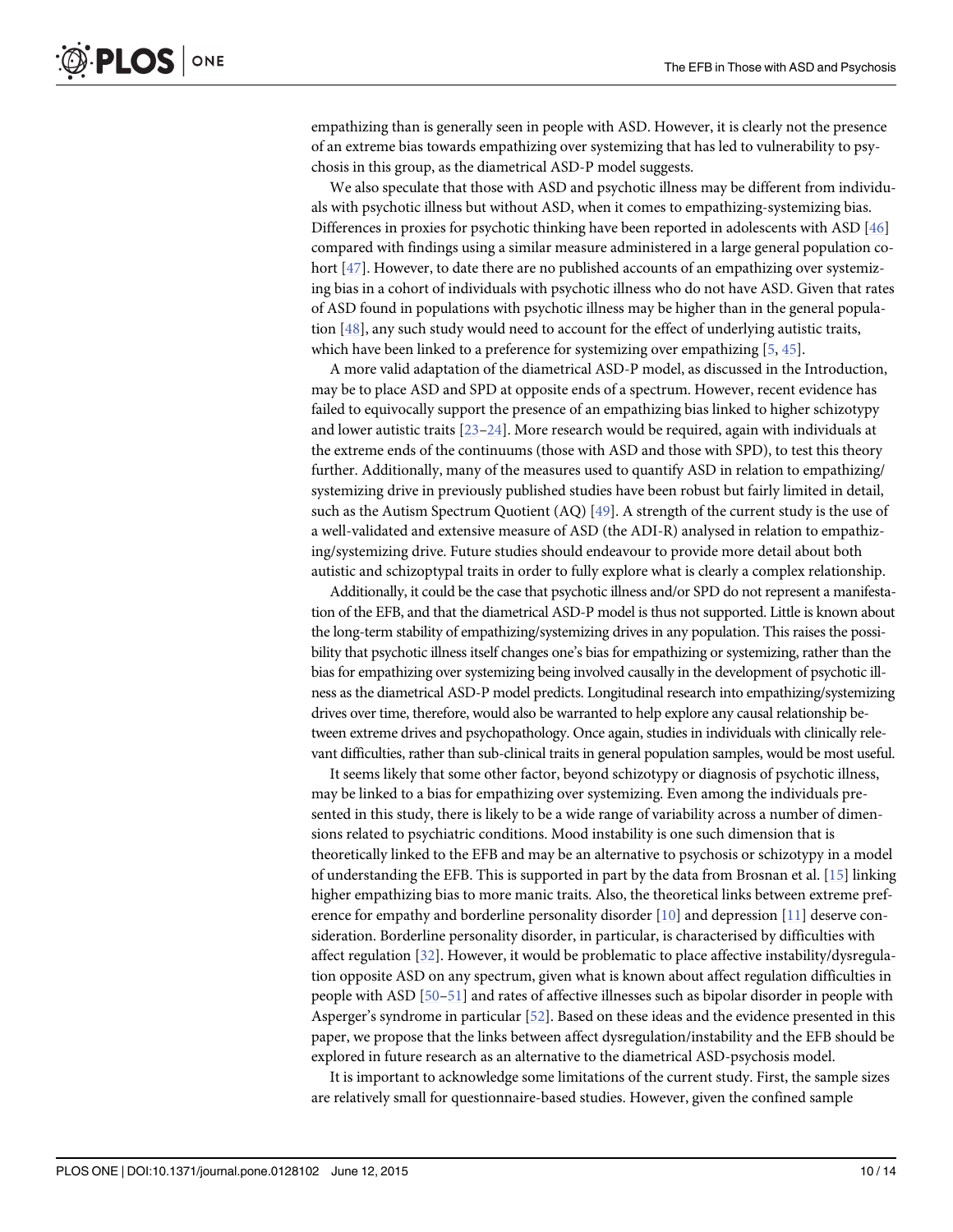<span id="page-10-0"></span>selection (especially for the ASD-P group) the current sample size is reasonable. It may be that there are other differences of smaller effect between the ASD-P and ASD-NP groups that were not detected due to insufficient statistical power resulting from the moderate sample sizes. Another concern may be that for the ASD-P group, the short forms of the EQ and SQ were used, while the ASD-NP group completed the full EQ and SQ-R. We consider this less likely to be an issue statistically, given the established psychometric equivalence of the two measures and their very high levels of agreement [\[35](#page-13-0)] and given our use of established general population means in calculating the z-scores  $[36]$  $[36]$  $[36]$  for generating the target outcome variable (EB). Lastly, it could be argued that the two groups in this study were not matched rigorously and that the comparison sample represents a sample of convenience. However, it is unclear to us how individuals with ASD with and without psychotic illness could be matched, given the huge range of variability across a number of dimensions that is found amongst people with ASD [[53](#page-13-0)–[54](#page-13-0)], despite the shared core domain deficits necessary for a diagnosis of ASD. Instead, we chose to control for differences between the groups statistically. A key strength of this study, on the other hand, is its use of a unique population of individuals with co-occurring ASD and psychotic illness, who are under-represented in previous studies.

Our results offer some support for the idea that there is a link between psychosis and a higher bias for empathizing over systemizing than that found in other individuals with ASD. It should be noted, however, that individuals with psychotic illness who have ASD cannot be characterised as having a bias towards empathizing when compared to general population norms: they all still show a Balanced, Type S, or Extreme Type S cognitive style. This must be considered in any future theoretical model of the relationship between ASD and psychosis.

More research is needed in clinical populations to further test Brosnan's theories regarding the role of psychosis and/or mania/hypomania as a manifestation of the EFB [\[15,](#page-12-0) [46](#page-13-0)–[47](#page-13-0)] before it is established that the link between these constructs in the general population can be extended to our understanding of the development of psychopathology. It should also be noted that the EFB itself may not lead to any psychiatric condition, since heightened empathizing could be a mostly positive trait, and reduced systemizing can be easily compensated for. The evidence from our study suggests that, as Brosnan et al. [[15](#page-12-0)] reported, it may be that some features of psychotic illness, in particular features of mania/hypomania, are associated with differences in EB. IQ also plays an important role. However, psychotic illness is not a unitary construct and presents differently in affected individuals. It would be inaccurate to say that our evidence supports the idea that psychosis, as a broad collection of behaviors and thought patterns, is diametrically opposite to ASD, similarly a complex and multifaceted collection of behaviors. Some element of each of these conditions may be affected by a bias for empathizing over systemizing, and the causes of these conditions themselves may shape the bias for systemizing or empathizing. Exactly how these elements interact, and any argument for a causal role of EB in psychotic illness or any other mental health condition, requires further research.

## Supporting Information

[S1 Dataset.](http://www.plosone.org/article/fetchSingleRepresentation.action?uri=info:doi/10.1371/journal.pone.0128102.s001) Full study data set. This is in comma-separated variable format. All variables are clearly labelled within the file. (CSV)

## Acknowledgments

The Medical Research Council Autism Imaging Multicentre Study Consortium (MRC AIMS Consortium) is a UK collaboration between the Institute of Psychiatry (IoP) at King's College,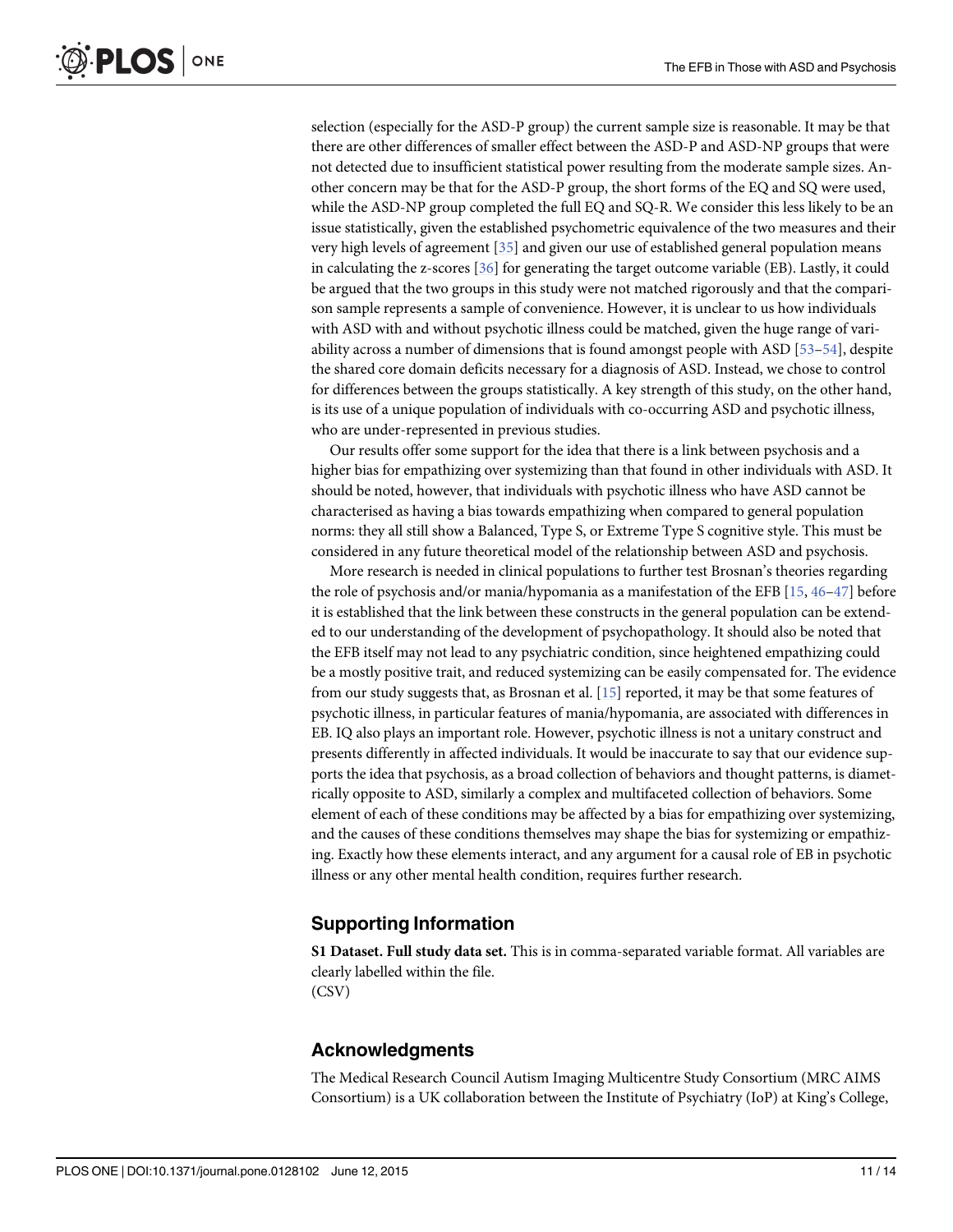<span id="page-11-0"></span>London, the Autism Research Centre, University of Cambridge, and the Autism Research Group, University of Oxford. The Consortium members are in alphabetical order: Anthony J. Bailey (Oxford), Simon Baron-Cohen (Cambridge), Patrick F. Bolton (IoP), Edward T. Bullmore (Cambridge), Sarah Carrington (Oxford), Marco Catani (IoP), Bhismadev Chakrabarti (Cambridge), Michael C. Craig (IoP), Eileen M. Daly (IoP), Sean C. L. Deoni (IoP), Christine Ecker (IoP), Francesca Happé (IoP), Julian Henty (Cambridge), Peter Jezzard (Oxford), Patrick Johnston (IoP), Derek K. Jones (IoP), Meng-Chuan Lai (Cambridge), Michael V. Lombardo (Cambridge), Anya Madden (IoP), Diane Mullins (IoP), Clodagh M. Murphy (IoP), Declan G. M. Murphy (IoP), Greg Pasco (Cambridge), Amber N. V. Ruigrok (Cambridge), Susan A. Sadek (Cambridge), Debbie Spain (IoP), Rose Stewart (Oxford), John Suckling (Cambridge), Sally J. Wheelwright (Cambridge), and Steven C. Williams (IoP).

FVL was supported by the Medical Research Council (MRC) UK and the Baily Thomas Charitable Trust. M-CL was supported by the William Binks Autism Neuroscience Fellowship, the European Autism Interventions—A Multicentre Study for Developing New Medications (EU-AIMS), and Wolfson College, Cambridge. APW and AJH received support from the NIHR Collaboration for Leadership in Applied Health Research and Care East of England at the Cambridgeshire and Peterborough NHS Foundation Trust during the preparation of this manuscript. SB-C was supported by the MRC, EU-AIMS, and the Autism Research Trust. The views expressed are those of the authors and not necessarily those of the NHS, the NIHR, or the Department of Health. We are grateful to the participants in this research, to Dr Peter Watson for his useful advice on data interpretation and analysis, and to Dr Carrie Allison for her comments on the manuscript.

## Author Contributions

Conceived and designed the experiments: FVL. Performed the experiments: FVL MCL. Analyzed the data: FVL MCL APW. Wrote the paper: FVL MCL APW SBC AJH.

## References

- [1.](#page-1-0) Baron-Cohen S. The extreme male brain theory of autism. TRENDS Cogn Sci. 2002; 6(6): 248–54. PMID: [12039606](http://www.ncbi.nlm.nih.gov/pubmed/12039606)
- [2.](#page-1-0) Asperger H. Die autistischen psychopathen' im kindesalter. Arch Psychiat Nervenkr. 1944; 117,:76– 136.
- [3.](#page-1-0) Baron-Cohen S, Richler J, Bisarya D, Gurunathan N, Wheelwright S. The systemizing quotient: an investigation of adults with Asperger syndrome or high-functioning autism, and normal sex differences. Philos T Roy Soc B. 2003; 358: 361–74. PMID: [12639333](http://www.ncbi.nlm.nih.gov/pubmed/12639333)
- [4.](#page-1-0) Baron-Cohen S, Wheelwright S. The Empathy Quotient: an investigation of adults with Asperger syndrome or High Functioning Autism, and normal sex differences. J Autism Dev Disord. 2004; 34(2): 163–75. PMID: [15162935](http://www.ncbi.nlm.nih.gov/pubmed/15162935)
- [5.](#page-1-0) Baron-Cohen S, Cassidy S, Auyeung B, Allison C, Achoukhi M, Robertson S, et al. Attenuation of Typical Sex Differences in 800 Adults with Autism vs. 3,900 Controls. PloS One. 2014; 9(7): e102251. doi: [10.1371/journal.pone.0102251](http://dx.doi.org/10.1371/journal.pone.0102251) PMID: [25029203](http://www.ncbi.nlm.nih.gov/pubmed/25029203)
- [6.](#page-1-0) Baron-Cohen S, Lombardo MV, Auyeung B, Ashwin E, Chakrabarti B, Knickmeyer R. Why are autism spectrum conditions more prevalent in males? PLoS Biology. 2001; 9(6): e1001081. doi: [10.1371/](http://dx.doi.org/10.1371/journal.pbio.1001081) [journal.pbio.1001081](http://dx.doi.org/10.1371/journal.pbio.1001081) PMID: [21695109](http://www.ncbi.nlm.nih.gov/pubmed/21695109)
- 7. Bejerot S, Eriksson JM, Bonde S, Carlström K, Humble MB, Eriksson E. The extreme male brain revisited: gender coherence in adults with autism spectrum disorder. Brit J Psychiat. 2012; 201(2):116–23.
- 8. Lai MC, Lombardo MV, Suckling J, Ruigrok AN, Chakrabarti B, Ecker C, et al. Biological sex affects the neurobiology of autism. Brain. 2013; 136(9): 2799–815.
- [9.](#page-1-0) Baron-Cohen S, Auyeung B, Nørgaard-Pedersen B, Hougaard DM, Abdallah MW, Melgaard L, et al. Elevated fetal steroidogenic activity in autism. Mol Psychiat. 2014. Advanced online publication. doi: [10.](http://dx.doi.org/10.1038/mp.2014.48) [1038/mp.2014.48](http://dx.doi.org/10.1038/mp.2014.48)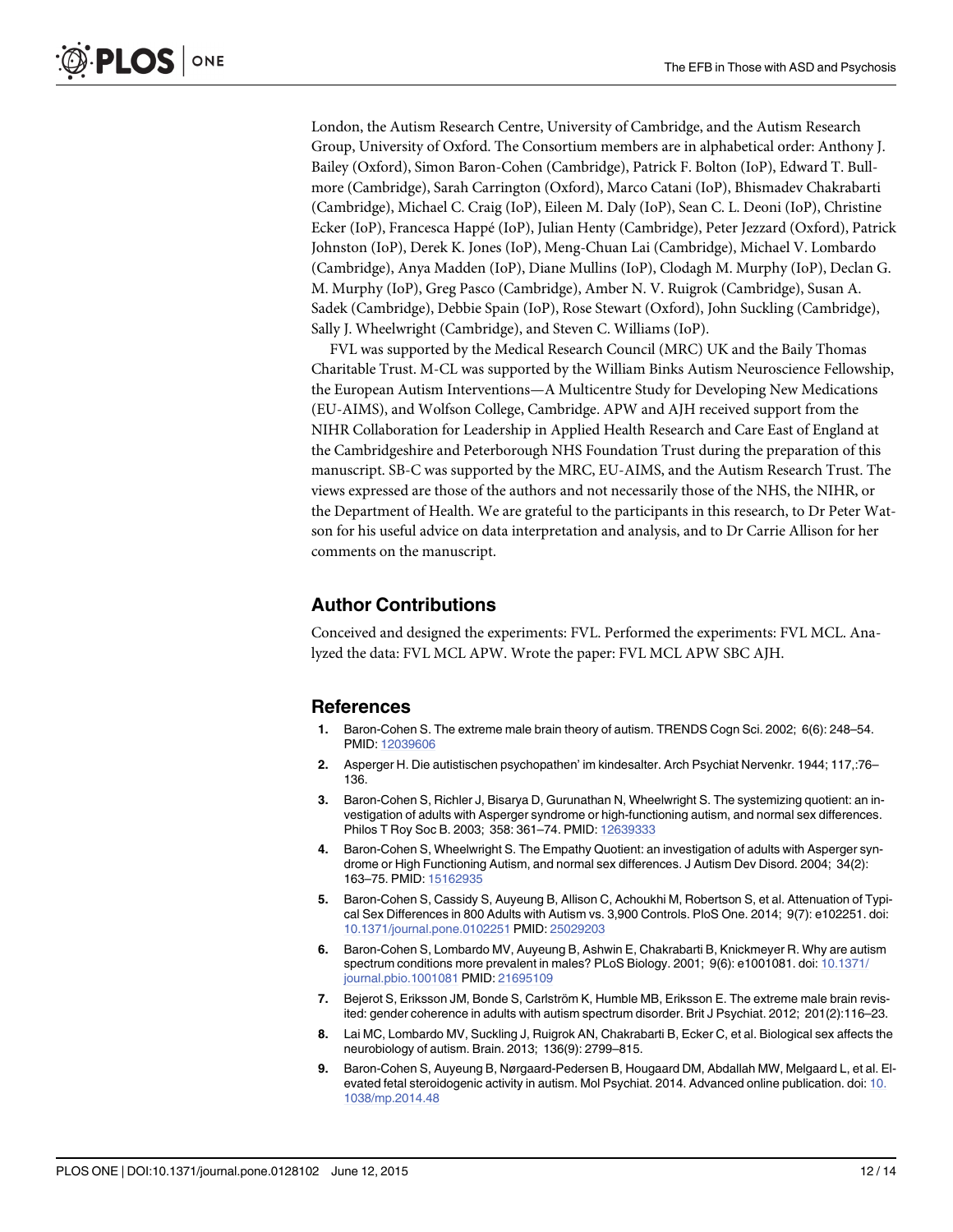- <span id="page-12-0"></span>[10.](#page-1-0) Dammann G. Borderline personality disorder and theory of mind: an evolutionary perspective. In: Brüne M, Ribbert H, Schiefenhövel W, editors. The Social Brain: Evolution and Pathology. Chichester, UK: John Wiley & Sons; 2003. p. 373–417.
- [11.](#page-1-0) Zahn-Waxler C, Shirtcliff EA, Marceau K. Disorders of childhood and adolescence: gender and psychopathology. Ann Rev Clin Psychol. 2008; 4: 275–303.
- [12.](#page-1-0) Crespi B, Badcock C. Psychosis and autism as diametrical disorders of the social brain. Behav Brain Sci. 2008; 31: 241–61. doi: [10.1017/S0140525X08004214](http://dx.doi.org/10.1017/S0140525X08004214) PMID: [18578904](http://www.ncbi.nlm.nih.gov/pubmed/18578904)
- [13.](#page-1-0) Gazzaniga MS. The social brain: Discovering the networks of the mind. New York, NY: Basic Books; 1985.
- [14.](#page-1-0) Baron-Cohen S. Mindblindness: An essay on autism and theory of mind. Cambridge, MA: MIT Press; 1997.
- [15.](#page-1-0) Brosnan M, Ashwin C, Walker I, Donaghue J. Can an "Extreme Female Brain" be characterised in terms of psychosis? Pers Indiv Differ. 2010; 49: 738–42.
- [16.](#page-1-0) Montag C, Dziobek I, Richter IS, Neuhaus K, Lehmann A, Sylla R, et al. Different aspects of theory of mind in paranoid schizophrenia: Evidence from a video-based assessment. Psychiat Res. 2011; 186 (2–3): 203–9.
- [17.](#page-2-0) Crespi B, Stead P, Elliot M. Comparative genomics of autism and schizophrenia. P Nat A Sci USA. 2010; 107 (suppl. 1): 1736–41. doi: [10.1073/pnas.0906080106](http://dx.doi.org/10.1073/pnas.0906080106) PMID: [19955444](http://www.ncbi.nlm.nih.gov/pubmed/19955444)
- [18.](#page-2-0) Starling J, Dossetor D. Pervasive developmental disorders and psychosis. Cur Psychiat Rep. 2009; 11: 190–6.
- [19.](#page-2-0) Skoukaskas N, Gallagher L. Psychosis, affective disorders, and anxiety in autistic spectrum disorder: prevalence and nosological considerations. Psychopathology. 2010; 43(1): 8–16. doi: [10.1159/](http://dx.doi.org/10.1159/000255958) [000255958](http://dx.doi.org/10.1159/000255958) PMID: [19893339](http://www.ncbi.nlm.nih.gov/pubmed/19893339)
- [20.](#page-2-0) Fanous A, Gardner C, Walsh D, Kendler KS. Relationship between positive and negative symptoms of schizophrenia and schizotypal symptoms in nonpsychotic relatives. Arch Gen Psychiat. 2001; 58 (7): 669–73. PMID: [11448374](http://www.ncbi.nlm.nih.gov/pubmed/11448374)
- [21.](#page-2-0) Schürhoff F, Laguerre A, Szöke A, Méary A, Leboyer M. Schizotypal dimensions: continuity between schizophrenia and bipolar disorders. Schiz Res. 2005; 80 (2–3): 235–42.
- [22.](#page-2-0) Langdon R, Coltheart M. Mentalising, schizotypy, and schizophrenia. Cognition. 1999; 71 (1): 43–71. PMID: [10394709](http://www.ncbi.nlm.nih.gov/pubmed/10394709)
- [23.](#page-2-0) Dinsdale NL, Hurd PL, Wakabayashi A, Elliot M, Crespi BJ. How are autism and schizotypy related? Evidence from a non-clinical population. PLoS ONE. 2013; 8 (5): e63316. doi: [10.1371/journal.pone.](http://dx.doi.org/10.1371/journal.pone.0063316) [0063316](http://dx.doi.org/10.1371/journal.pone.0063316) PMID: [23691021](http://www.ncbi.nlm.nih.gov/pubmed/23691021)
- [24.](#page-2-0) Russell-Smith SN, Bayliss DM, Maybery MT, Tomkinson RL. Are the autism and positive schizotypy spectra diametrically pposed in empathizing and systemizing? J Autism Dev Disord. 2013; 43 (3): 695–706. doi: [10.1007/s10803-012-1614-9](http://dx.doi.org/10.1007/s10803-012-1614-9) PMID: [22829244](http://www.ncbi.nlm.nih.gov/pubmed/22829244)
- [25.](#page-2-0) Davies W, Isles AR. Genomic imprinting and disorders of the social brain; shades of grey rather than black and white. Behav Brain Sci. 2008; 31(03): 265–6.
- [26.](#page-3-0) Lord C, Rutter M, Goode S, Heemsbergen J, Jordan H, Mawhood L, et al. Austism diagnostic observation schedule: A standardized observation of communicative and social behavior. J Autism Dev Disord. 1989; 19(2): 185–212. PMID: [2745388](http://www.ncbi.nlm.nih.gov/pubmed/2745388)
- [27.](#page-3-0) Lord C, Rutter M, Le Couteur A. Autism Diagnostic Interview-Revised: A revised version of a diagnostic interview for caregivers of individuals with possible pervasive developmental disorders. J Autism Dev Disord. 1994; 24(5): 659–85. PMID: [7814313](http://www.ncbi.nlm.nih.gov/pubmed/7814313)
- [28.](#page-3-0) Castle DJ, Jablensky A, McGrath JJ, Carr V, Morgan V, Waterreus A, et al. The diagnostic interview for psychoses (DIP): development, reliability and applications. Psychol Med. 2006; 36: 69–80. PMID: [16194284](http://www.ncbi.nlm.nih.gov/pubmed/16194284)
- [29.](#page-3-0) McGuffin P, Farmer A, Harvey I. A polydiagnostic application of operational criteria in studies of psychotic illness: development and reliability of the OPCRIT system. Arch Gen Psychiat. 1991; 48(8): 764. PMID: [1883262](http://www.ncbi.nlm.nih.gov/pubmed/1883262)
- [30.](#page-3-0) Prosser H, Moss S, Costello H, Simpson N, Patel P, Rowe S. Reliability and validity of the Mini PAS-ADD for assessing psychiatric disorders in adults with intellectual disabilities. J Intell Disabil Res. 1998; 42(4): 264–72.
- [31.](#page-3-0) American Psychiatric Association. Diagnostic and statistical manual of mental disorders (4th edition, text revision ed.). Washington, DC: American Psychiatric Association; 2000.
- [32.](#page-3-0) World Health Organisation. International Statistical Classification of Diseases and Related Health Problems. 2007. Retrieved 08/09/2014, from <http://apps.who.int/classifications/apps/icd/icd10online/>